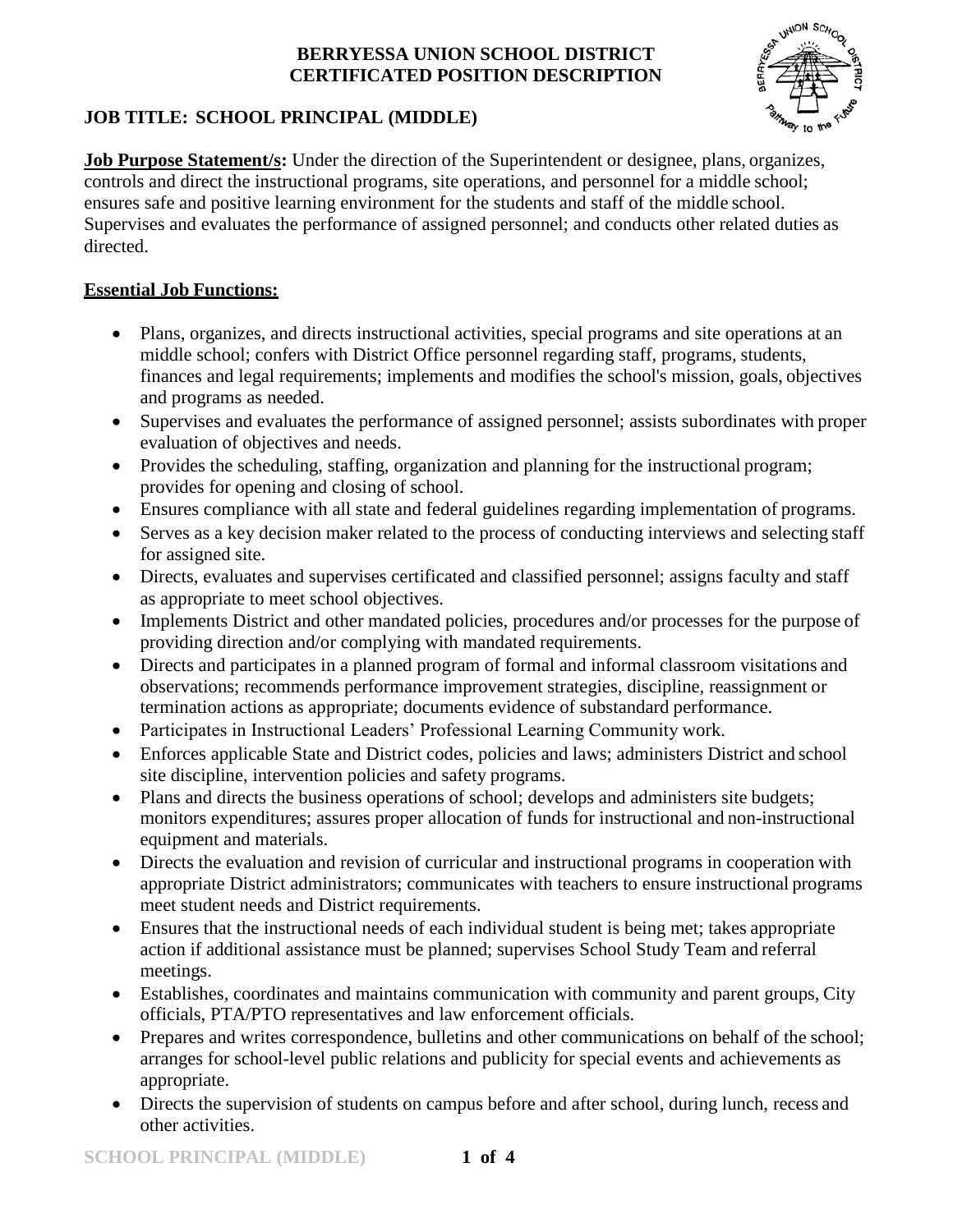

## **JOB TITLE: SCHOOL PRINCIPAL (MIDDLE)**

- Disciplines students according to established guidelines. Ensure the health, safety and welfare of students; oversees attendance, behavior management, counseling, guidance and other student support services; provides individual academic and personal counseling to students and parents.
- Coordinates the maintenance operations of the school site; ensures proper management, replacement, repair, maintenance and inventory of materials, equipment, buildings and grounds.
- Directs the implementation of staff development and in-service training; updates staff on revised policies and procedures and implements changes.
- Attends, conducts and chairs a variety of meetings with faculty, parents and community representatives; responds to and resolves parent, student and staff complaints; represents the school at Board, District and community functions.
- Plans, implements and maintains compliance of a variety of District, County, State and federallymandated programs; prepares and maintains records and reports regarding student attendance, welfare, discipline, safety and academic achievement.
- Directs the maintenance of comprehensive and complex files pertaining to school personnel, plant facilities, inventories, financial information and contracts; directs the maintenance of student and staff records at the site.
- Performs other related duties as assigned.

## **Job Requirements – Qualifications**

*To perform this job successfully, an individual must be able to perform each essential duty satisfactorily. The requirements listed below are representative of the knowledge, skill, and/or ability required. Reasonable accommodations may be made to enable individuals with disabilities to perform the essential functions.*

## **Education and Experience Requirements:**

- Masters Degree from an accredited College or University
- Must possess a valid California Administrative credential.
- A minimum of five years of successful experience in education (middle school teaching experience preferred).
- Must have experience with diverse student and community populations.

### **Knowledge and Abilities:**

## **KNOWLEDGE OF:**

- Secondary Curriculum and Instruction.
- Legal mandates, applicable sections of the Education Code, District policies and regulations, general labor relations, laws, practices and procedures and financial and statistical record-keeping techniques.
- Principles, trends, methods, strategies, practices and procedures pertaining to classroom and organization management.
- California Standards for the Teacher Profession and the California Standards for Educational Leaders.
- General education, categorical programs and laws, codes, rules and regulations related to areas of responsibility.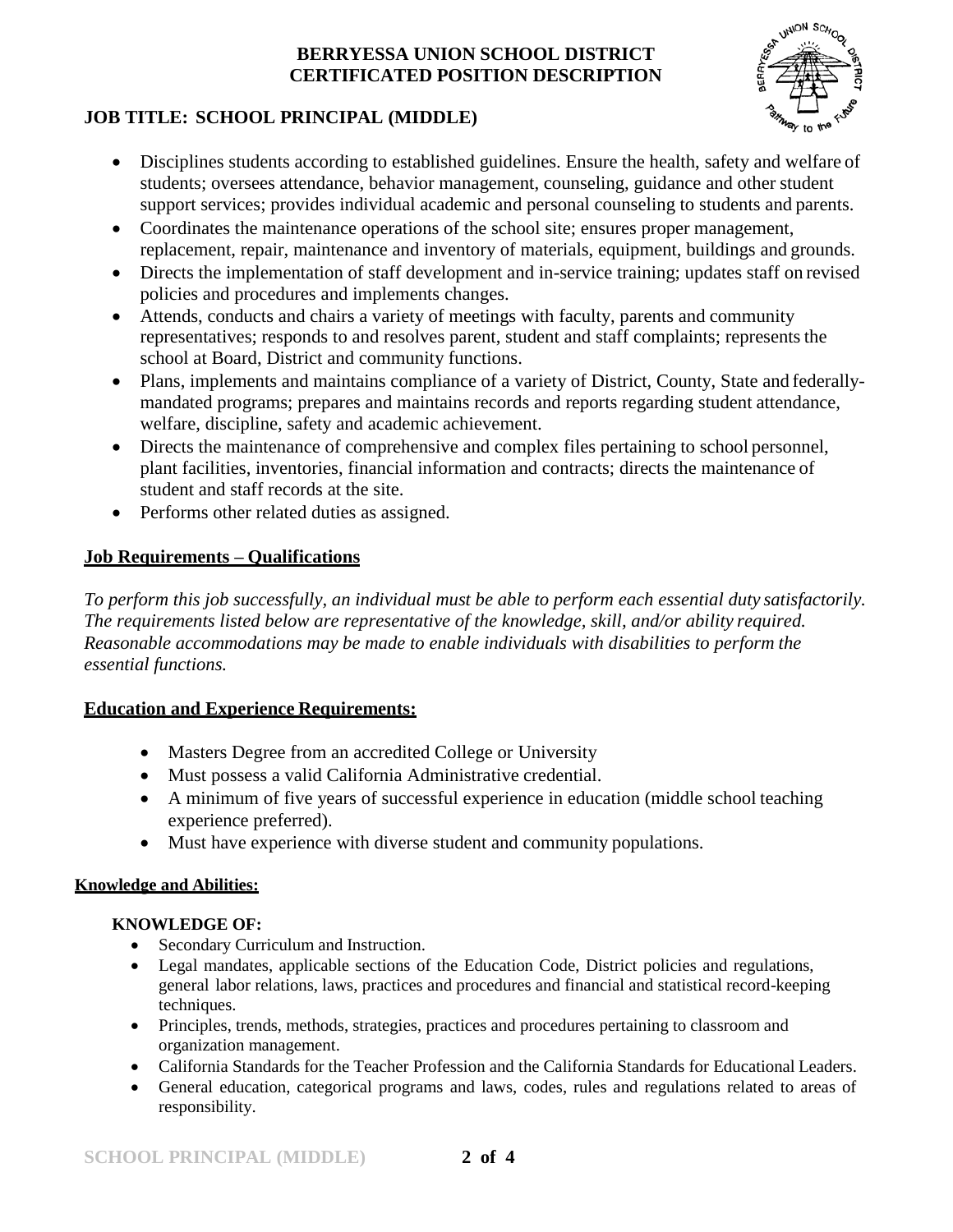

### **JOB TITLE: SCHOOL PRINCIPAL (MIDDLE)**

- Modern data management, storage and retrieval systems.
- Effective communication and public and employee relations strategies, methods and techniques.
- Effective classroom and instructional practices.

#### **ABILITY TO:**

- Work in a fast-paced environment with frequent interruptions.
- Plan, organize, direct and manage a middle school campus.
- Analyze organizational problems, develop alternative solutions and make/recommend sound and timely decisions.
- Assure compliance with applicable district policies, regulations, rules and procedures and State and Federal laws, codes and regulations.
- Maintain confidentiality of records and privileged communications
- Communicate effectively both orally and in writing including preparation and delivery oforal presentations.
- Accurately interpret and administer legal mandates, policies, regulations and negotiated agreements.
- Read, interpret, apply and explain rules, regulations, policies and procedures.
- Ability to establish and maintain effective relationships with a wide variety of groups and individuals.
- Train, supervise and evaluate assigned staff.
- Prepare, administer and monitor assigned budgets.
- Maintain current knowledge of program rules, regulations, requirements and restrictions.
- Analyze situations accurately and adopt an effective course of action.
- Work independently with little direction.
- Meet schedules and timelines.
- Operate a computer terminal to enter data, maintain records and generate reports.
- Plan, coordinate and provide staff training.
- Provide leadership and stability for continuity of services.
- Drive a vehicle to carry out duties and responsibilities of the position.

#### **Working Conditions:**

### **ENVIRONMENT:**

*The work environment characteristics here are representative of those an employee encounters while performing the essential functions of this job. Reasonable accommodations may be made to enable individuals with disabilities to perform the essential functions.*

- Indoor
- Office environment
- Subject to driving to off-site locations to conduct work.

The noise in these environments is quiet to loud depending upon the activity in the particular part of the day.

#### **PHYSICAL DEMANDS:**

*The physical demands described here are representative of those that must be met by an employee to successfully perform the essential functions of this job.* Reasonable *accommodations may be made to enable individuals with disabilities to perform the essential functions.*